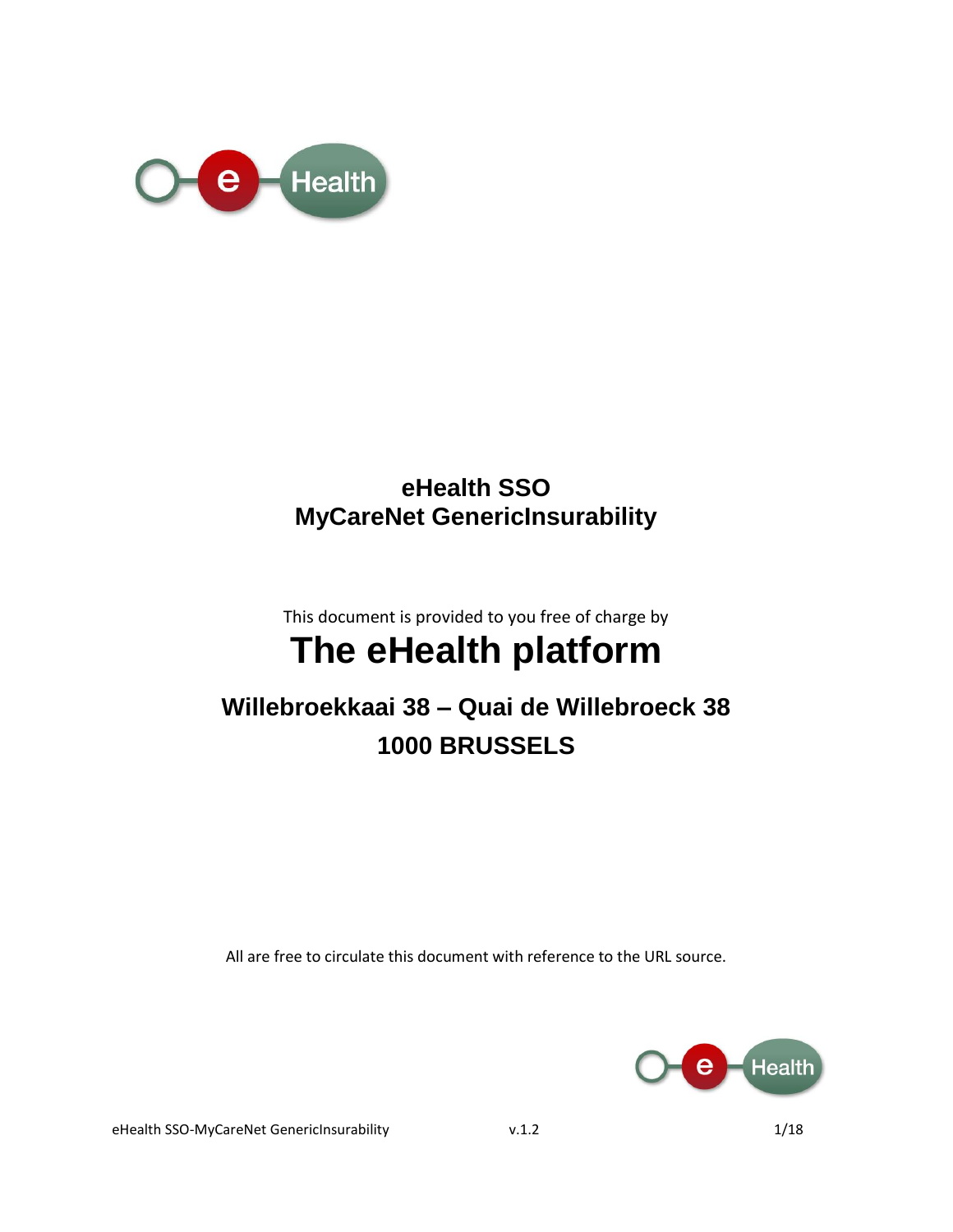# **Table of contents**

| 1      |                   |  |
|--------|-------------------|--|
| 1.1    |                   |  |
| 2      |                   |  |
| 2.1    |                   |  |
| 2.1.1  |                   |  |
| 2.1.2  |                   |  |
| 2.1.3  |                   |  |
| 2.1.4  |                   |  |
| 2.1.5  |                   |  |
| 2.1.6  |                   |  |
| 2.1.7  |                   |  |
| 2.1.8  |                   |  |
| 2.1.9  |                   |  |
| 2.1.10 |                   |  |
| 2.1.11 |                   |  |
| 2.2    |                   |  |
| 2.2.1  |                   |  |
| 2.2.2  |                   |  |
| 2.2.3  | Labo <sub>8</sub> |  |
| 2.2.4  |                   |  |
| 2.2.5  |                   |  |
| 2.2.6  |                   |  |
| 2.2.7  |                   |  |
| 2.2.8  |                   |  |
| 2.2.9  |                   |  |
| 2.2.10 |                   |  |
| 2.2.11 |                   |  |
| 2.3    |                   |  |
| 2.3.1  |                   |  |
| 2.3.2  |                   |  |
| 2.3.3  |                   |  |
| 2.3.4  |                   |  |
| 2.3.5  |                   |  |
| 2.3.6  |                   |  |
| 2.3.7  |                   |  |
|        |                   |  |

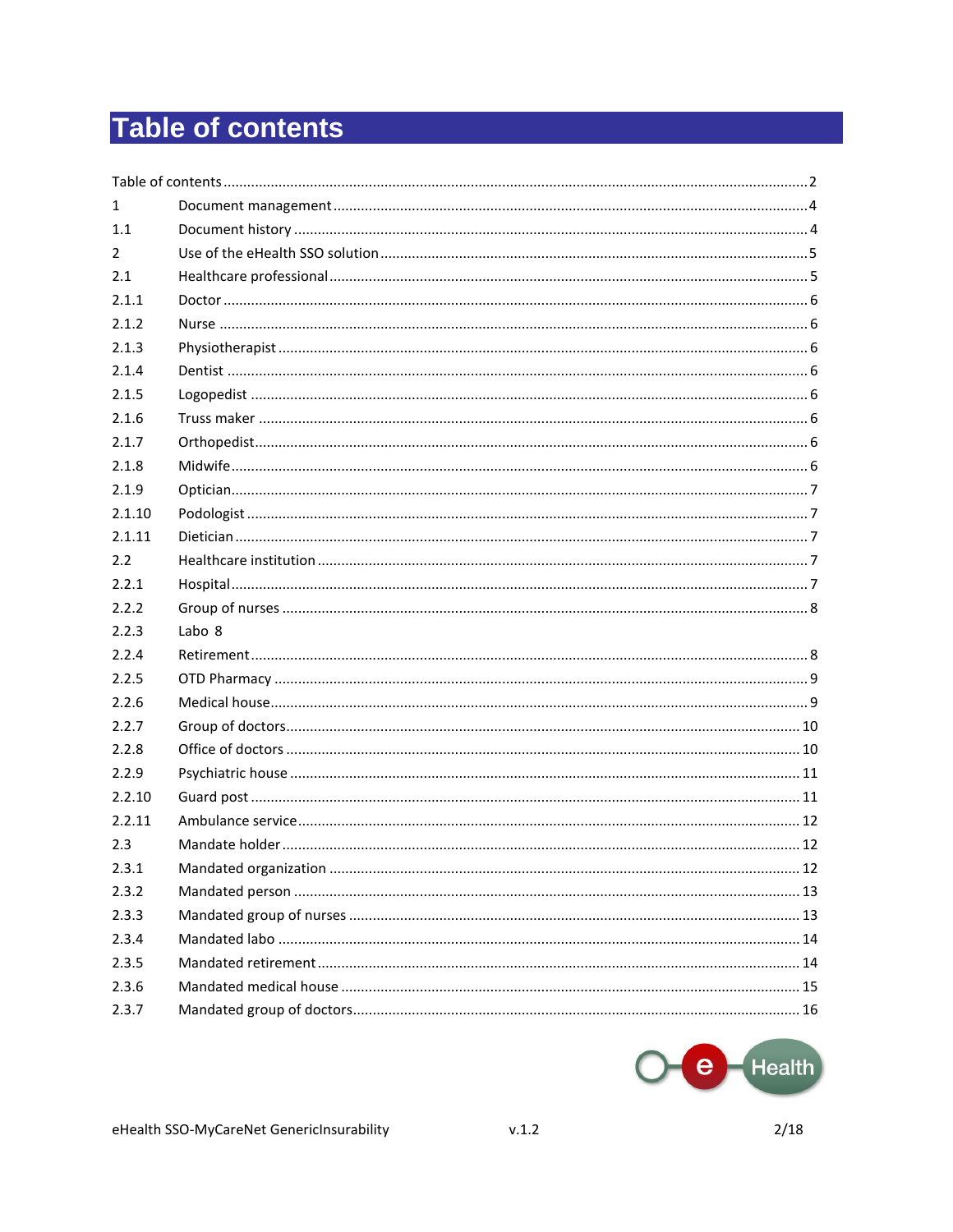To the attention of: "IT expert" willing to integrate this web service.

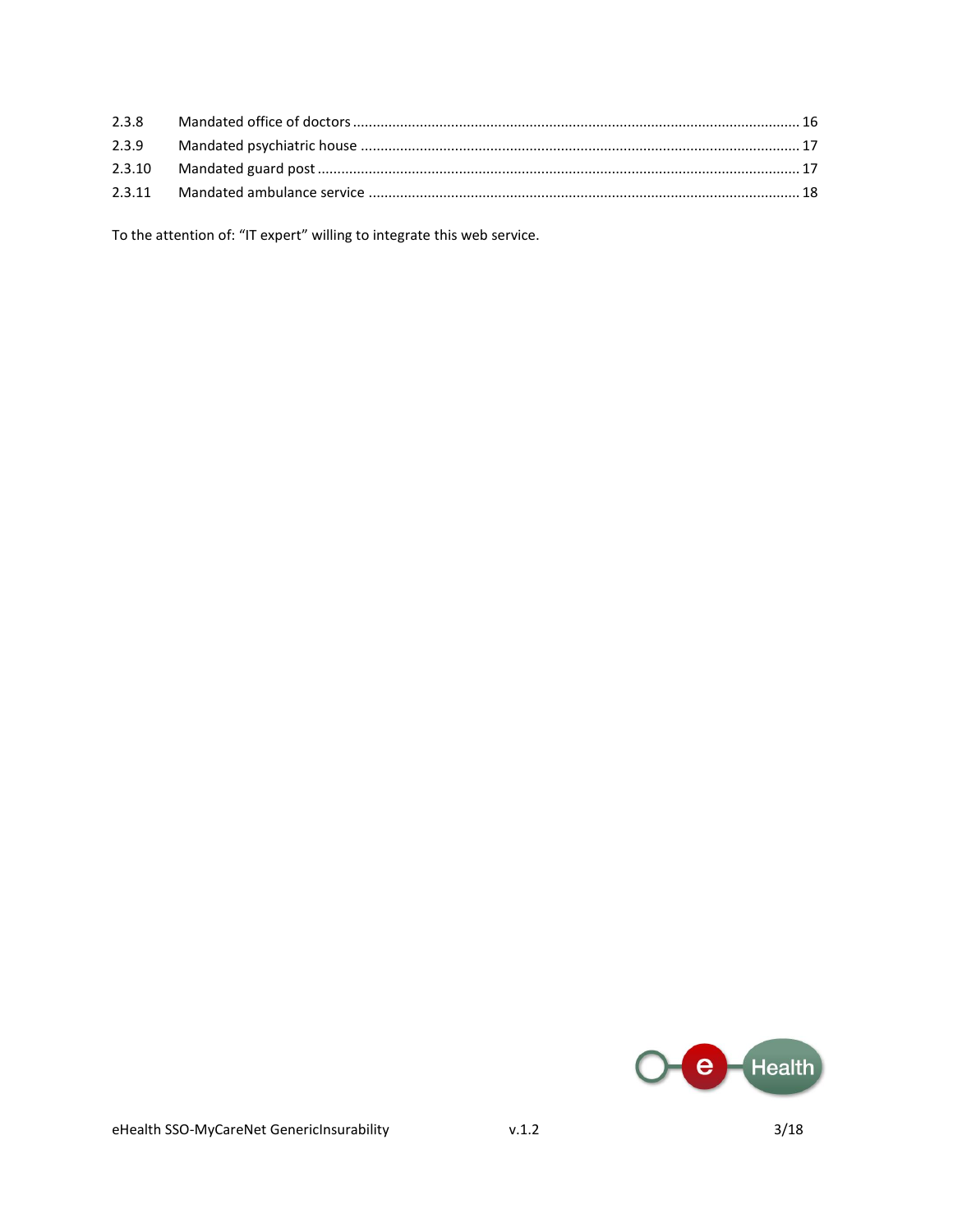# **1 Document management**

### **1.1 Document history**

| <b>Version</b> | <b>Date</b> | <b>Author</b> | Description of changes / remarks                                                                                                                                                                                                                               |
|----------------|-------------|---------------|----------------------------------------------------------------------------------------------------------------------------------------------------------------------------------------------------------------------------------------------------------------|
| 1.00           | 15/05/2014  | eHealth       | First version                                                                                                                                                                                                                                                  |
| 1.01           | 01/09/2014  | eHealth       | Update service name attribute URI                                                                                                                                                                                                                              |
| 1.02           | 20/04/2016  | eHealth       | Review target groups for release 20161.1<br>Add podologist, dietician, optician, psychiatric<br>house, ambulance service, guard post, mandated<br>psychiatric house, mandated ambulance service,<br>mandated guard post<br>Remove "Other institutions" section |

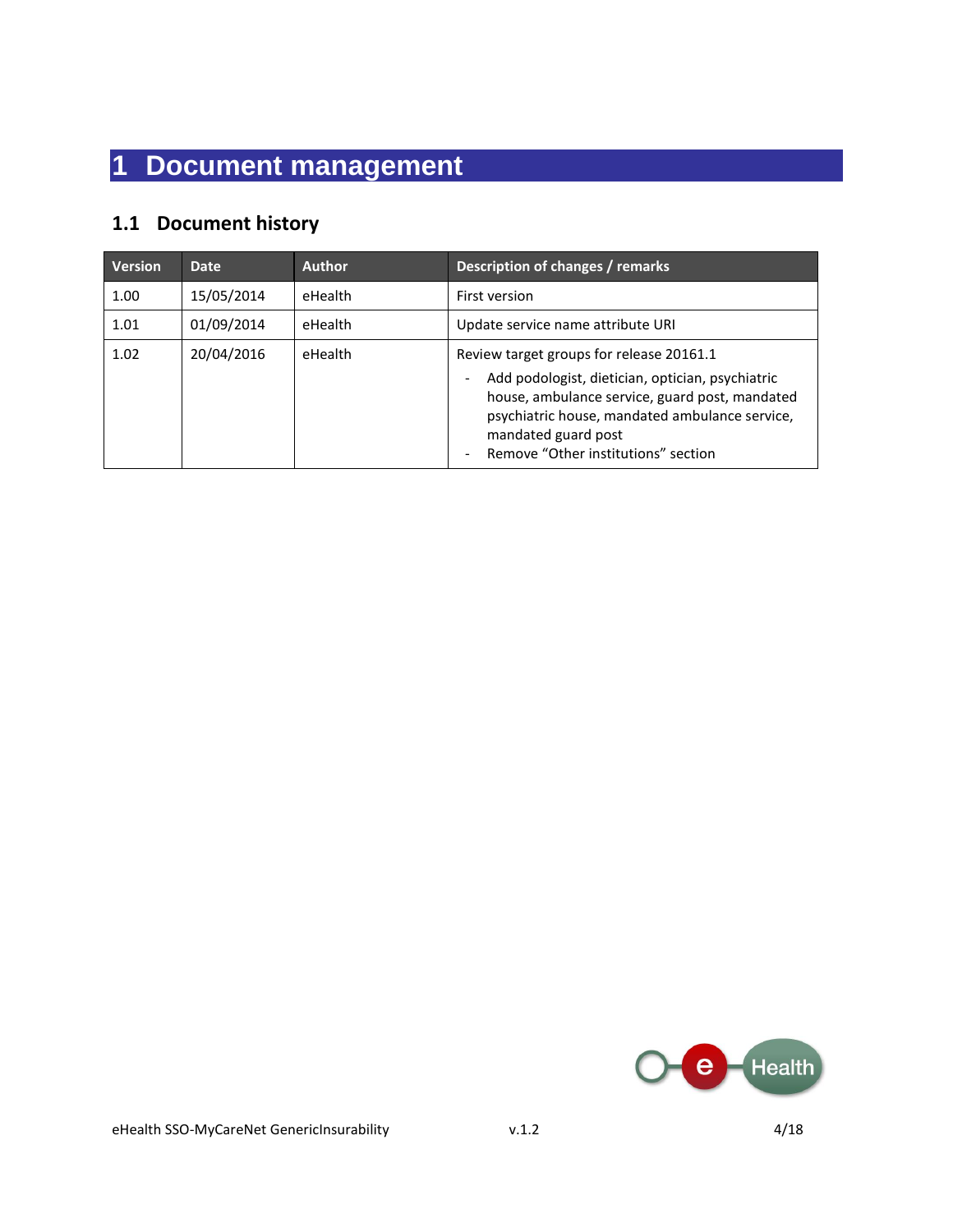## **2 Use of the eHealth SSO solution**

The complete overview of the profile and a step-by-step implementation to start protecting a new application with SSO @ eHealth is described in the eHealth SSO cookbook.

This section specifies how the call to STS must be done to have access to the web service. You must precise several attributes in the request.

To access the Generic Insurability web services, the response token must contain:

- "true" for all of the boolean certification attributes.
- A value for all the NIHII11 certification attributes

If you obtain:

 $\overline{a}$ 

obtain "false" for one boolean certification attributes

- do not obtain any value for one of the nihii11 certification attributes

contact eHealth to verify that the requested test cases were correctly configured.

The documents GenIns\_STS\_samlRequest.xml and GenIns\_STS\_samlResponse.xml provide STS request/response examples.

### **2.1 Healthcare professional**

The request for the SAML token is secured with the eID1 of the professional. The certificate used by the Holder-Of-Key (HOK) verification mechanism is an eHealth certificate. The needed attributes are the following (AttributeNamespace: "urn:be:fgov:identification-namespace"):

• The social security identification number of the professional: *urn:be:fgov:ehealth:1.0:certificateholder:person:ssin* and *urn:be:fgov:person:ssin*

For each professional, the following information must be asserted by eHealth:

- The social security identification number of the professional : (AttributeNamespace: "urn:be:fgov:identification-namespace") *urn:be:fgov:ehealth:1.0:certificateholder:person:ssin* and *urn:be:fgov:person:ssin*
- The user uses his/her personal certificate (AttributeNamespace: "*urn:be:fgov:certifiednamespace:ehealth*"): *urn:be:fgov:ehealth:1.0:certificateholder:person:ssin:usersession:boolean*

Depending on the professional category, other attributes may be asserted by eHealth. These attributes are listed in the below sections.

 $^{1}$  As fallback, in absence of the eID, the personal eHealth certificate can be used for authentication instead.

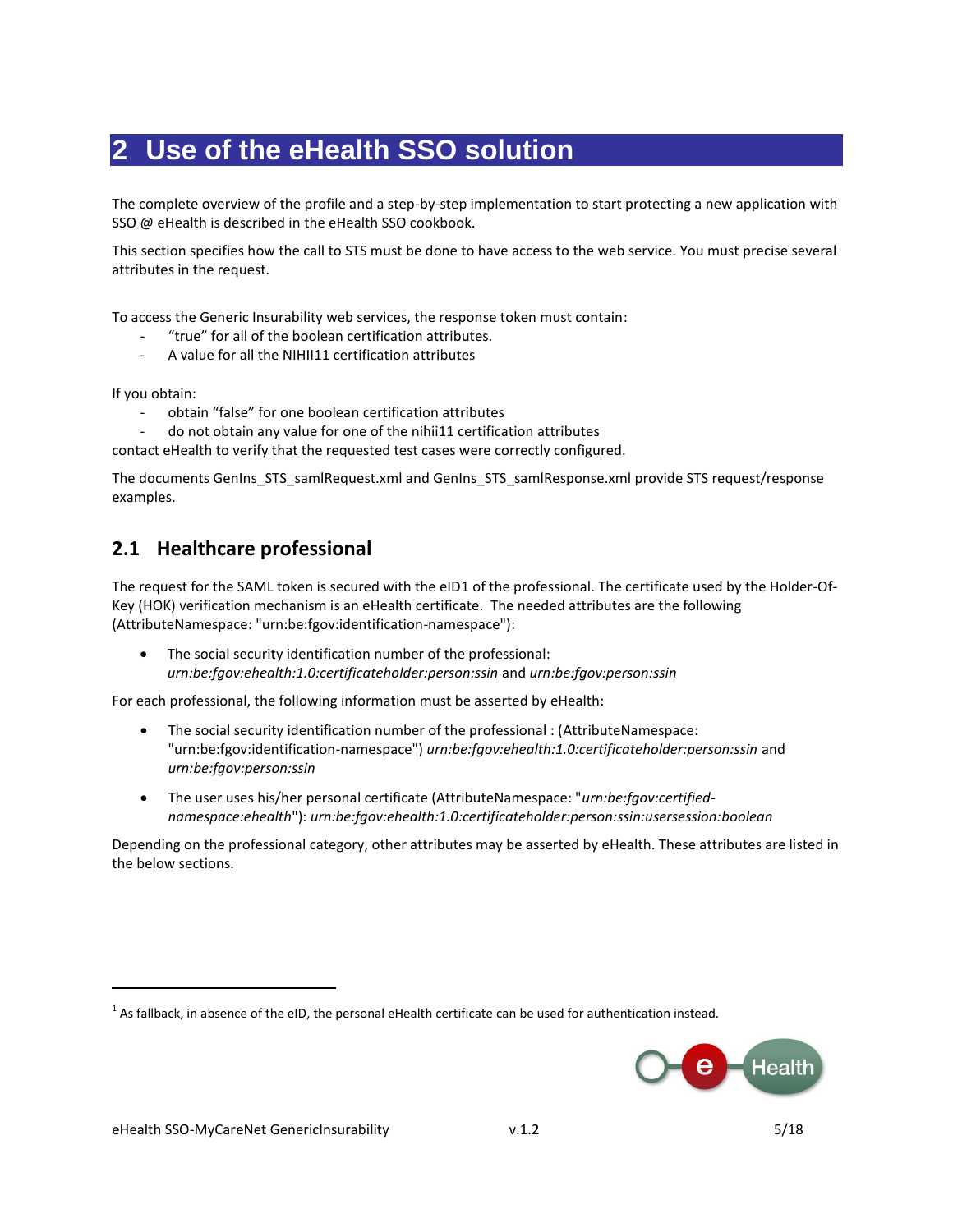#### **2.1.1 Doctor**

Doctor must also request this attribute in the AttributeQuery:

 The NIHII number of the doctor (AttributeNamespace: "*urn:be:fgov:certified-namespace:ehealth*"): *urn:be:fgov:person:ssin:ehealth:1.0:doctor:nihii11*

#### **2.1.2 Nurse**

Nurse must also request this attribute in the AttributeQuery:

 The NIHII number of the nurse (AttributeNamespace: "*urn:be:fgov:certified-namespace:ehealth*"): *urn:be:fgov:person:ssin:ehealth:1.0:nihii:nurse:nihii11*

#### **2.1.3 Physiotherapist**

Physiotherapist must also request this attribute in the AttributeQuery:

 The NIHII number of the physiotherapist (AttributeNamespace: "*urn:be:fgov:certifiednamespace:ehealth*"): *urn:be:fgov:person:ssin:ehealth:1.0:nihii:physiotherapist:nihii11*

#### **2.1.4 Dentist**

Dentist must also request this attribute in the AttributeQuery:

 The NIHII number of the dentist (AttributeNamespace: "*urn:be:fgov:certified-namespace:ehealth*"): *urn:be:fgov:person:ssin:ehealth:1.0:nihii:dentist:nihii11*

#### **2.1.5 Logopedist**

Logopedist must also request this attribute in the AttributeQuery:

 The NIHII number of the logopedist (AttributeNamespace: "*urn:be:fgov:certified-namespace:ehealth*"): *urn:be:fgov:person:ssin:ehealth:1.0:nihii:logopedist:nihii11*

#### **2.1.6 Truss maker**

Truss maker must also request this attribute in the AttributeQuery:

 The NIHII number of the truss maker (AttributeNamespace: "*urn:be:fgov:certified-namespace:ehealth*"): *urn:be:fgov:person:ssin:ehealth:1.0:nihii:trussmaker:nihii11*

#### **2.1.7 Orthopedist**

Orthopedist must also request this attribute in the AttributeQuery:

 The NIHII number of the orthopedist (AttributeNamespace: "*urn:be:fgov:certified-namespace:ehealth*"): *urn:be:fgov:person:ssin:ehealth:1.0:nihii:orthopedist:nihii11*

#### **2.1.8 Midwife**

Midwife must also request this attribute in the AttributeQuery:

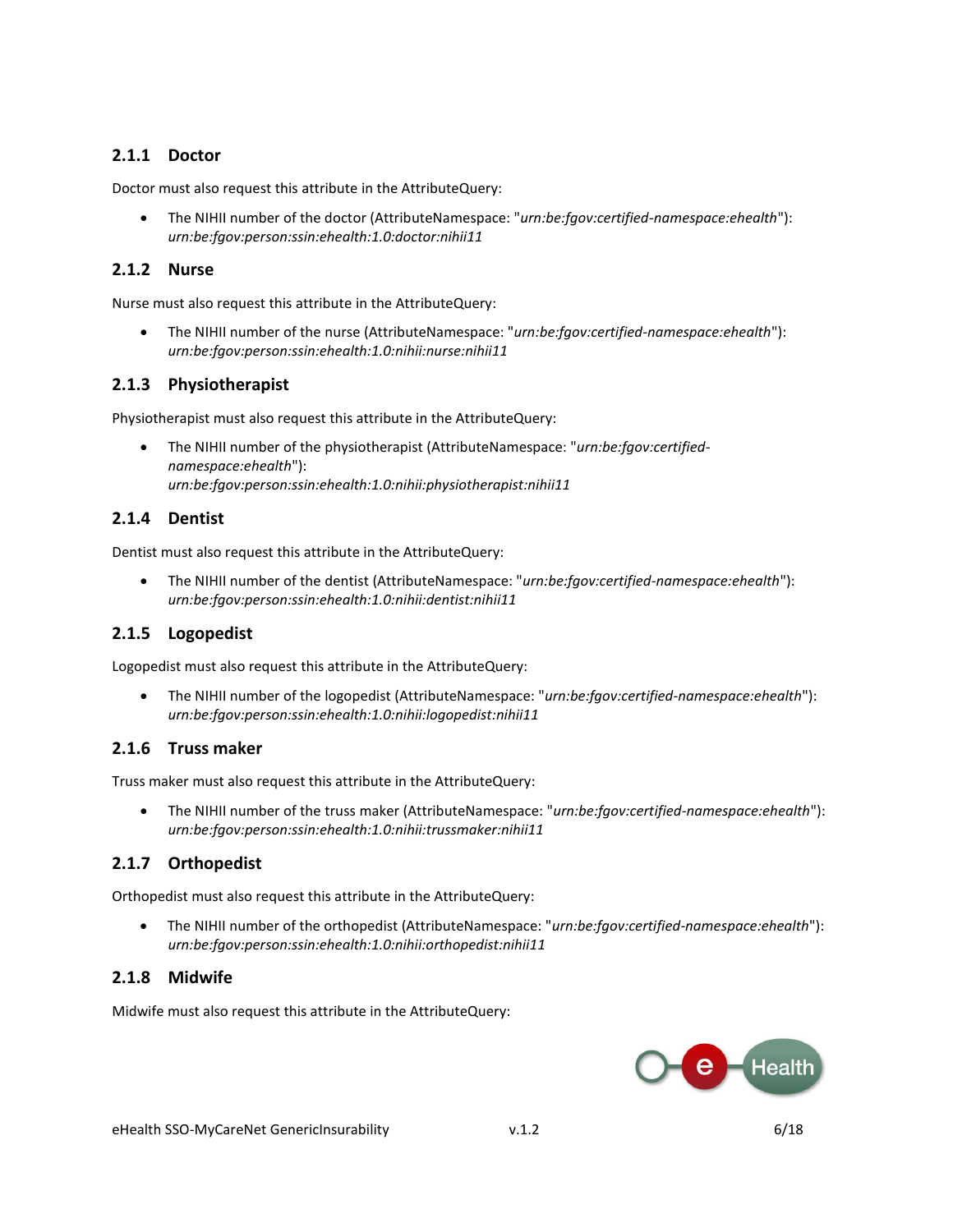The NIHII number of the midwife (AttributeNamespace: "*urn:be:fgov:certified-namespace:ehealth*"): *urn:be:fgov:person:ssin:ehealth:1.0:nihii:midwife:nihii11*

#### **2.1.9 Optician**

Optician must also request this attribute in the AttributeQuery:

 The NIHII number of the midwife (AttributeNamespace: "*urn:be:fgov:certified-namespace:ehealth*"): *urn:be:fgov:person:ssin:ehealth:1.0:nihii:optician:nihii11*

#### **2.1.10 Podologist**

Podologist must also request this attribute in the AttributeQuery:

 The NIHII number of the midwife (AttributeNamespace: "*urn:be:fgov:certified-namespace:ehealth*"): *urn:be:fgov:person:ssin:ehealth:1.0:nihii:podologist:nihii11*

#### **2.1.11 Dietician**

Dietician must also request this attribute in the AttributeQuery:

 The NIHII number of the midwife (AttributeNamespace: "*urn:be:fgov:certified-namespace:ehealth*"): *urn:be:fgov:person:ssin:ehealth:1.0:nihii:dietician:nihii11*

### **2.2 Healthcare institution**

The SAML token request is secured with the eHealth certificate of the institution. The certificate used by the Holder-Of-Key verification mechanism is the same eHealth certificate. The needed attributes depends on the institution type (for example: hospital, labo, group of nurses …).

#### **2.2.1 Hospital**

The needed attributes are the following (AttributeNamespace: "urn:be:fgov:identification-namespace"):

- The NIHII number of the hospital:
	- o *urn:be:fgov:ehealth:1.0:hospital:nihii-number*
	- o *urn:be:fgov:ehealth:1.0:certificateholder:hospital:nihii-number*

Hospital must also specify which information must be asserted by eHealth:

- The NIHII number of the hospital (AttributeNamespace: "urn:be:fgov:identification-namespace"):
	- o *urn:be:fgov:ehealth:1.0:hospital:nihii-number*
	- o *urn:be:fgov:ehealth:1.0:certificateholder:hospital:nihii-number*
- The hospital must be a recognized hospital (AttributeNamespace: urn:be:fgov:certifiednamespace:ehealth):

*urn:be:fgov:ehealth:1.0:certificateholder:hospital:nihii-number:recognisedhospital:boolean*

 The NIHII number(11 positions) of the hospital (AttributeNamespace: "*urn:be:fgov:certifiednamespace:ehealth*"):

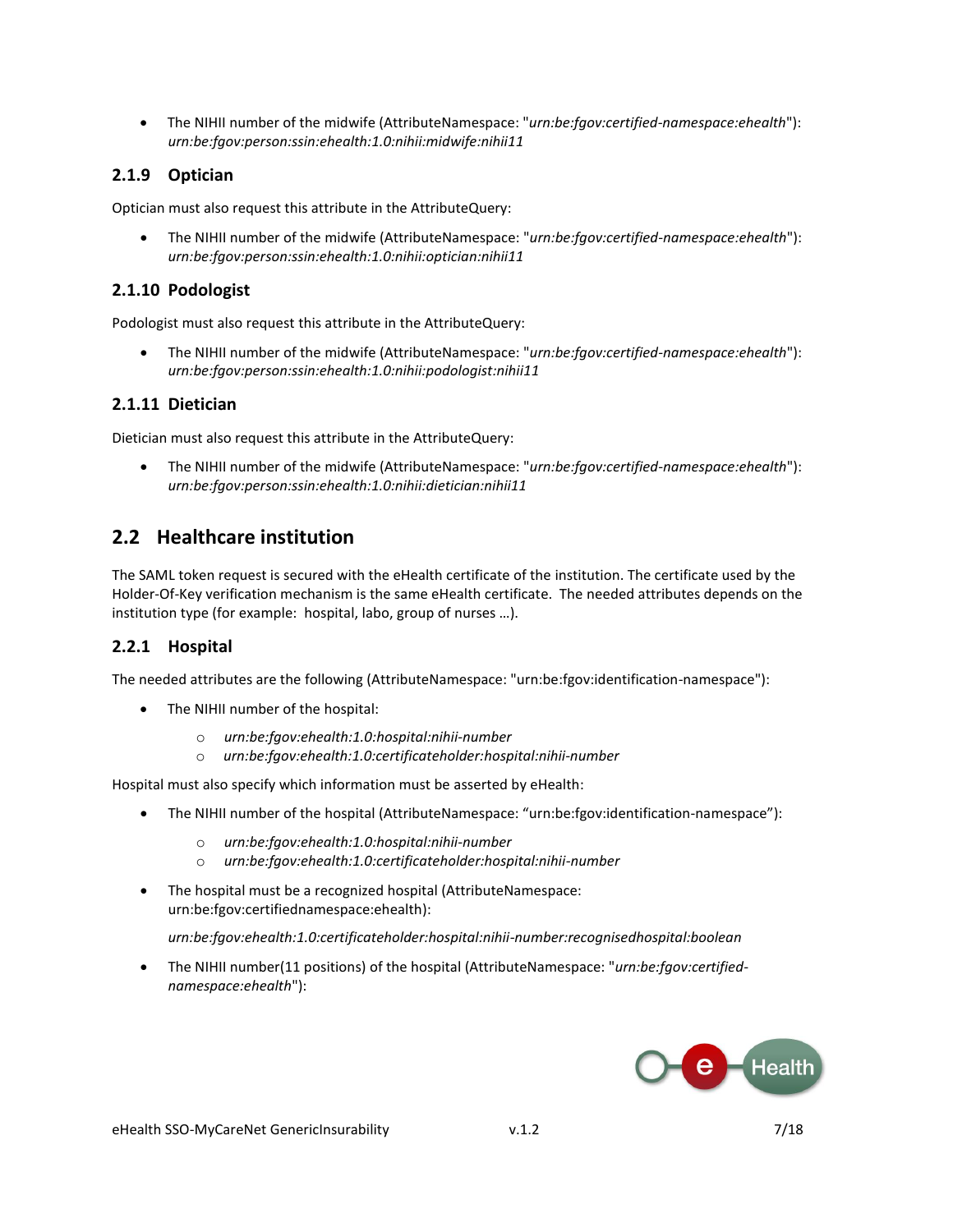*urn:be:fgov:ehealth:1.0:hospital:nihii-number:recognisedhospital:nihii11*

#### **2.2.2 Group of nurses**

The needed attributes are the following (AttributeNamespace: "urn:be:fgov:identification-namespace"):

- The NIHII number of the group of nurses :
	- o *urn:be:fgov:ehealth:1.0:groupofnurses:nihii-number*
	- o *urn:be:fgov:ehealth:1.0:certificateholder:groupofnurses:nihii-number*

Group of nurses must also specify which information must be asserted by eHealth:

- The NIHII number of the group of nurses (AttributeNamespace: "urn:be:fgov:identification-namespace"):
	- o *urn:be:fgov:ehealth:1.0:groupofnurses:nihii-number*
	- o *urn:be:fgov:ehealth:1.0:certificateholder:groupofnurses:nihii-number*
- The group of nurses must be a recognized group of nurses (AttributeNamespace: urn:be:fgov:certifiednamespace:ehealth):

*urn:be:fgov:ehealth:1.0:certificateholder:groupofnurses:nihii-number:recognisedgroupofnurses:boolean*

 The NIHII number(11 positions) of the group of nurses (AttributeNamespace: "*urn:be:fgov:certifiednamespace:ehealth*"):

*urn:be:fgov:ehealth:1.0:groupofnurses:nihii-number:recognisedgroupofnurses:nihii11*

#### **2.2.3 Labo**

The needed attributes are the following (AttributeNamespace: "urn:be:fgov:identification-namespace"):

- The NIHII number of the labo:
	- o *urn:be:fgov:ehealth:1.0:labo:nihii-number*
	- o *urn:be:fgov:ehealth:1.0:certificateholder:labo:nihii-number*

Labo must also specify which information must be asserted by eHealth:

- The NIHII number of the labo (AttributeNamespace: "urn:be:fgov:identification-namespace"):
	- o *urn:be:fgov:ehealth:1.0:labo:nihii-number*
	- o *urn:be:fgov:ehealth:1.0:certificateholder:labo:nihii-number*
- The labo must be a recognized labo (AttributeNamespace: urn:be:fgov:certifiednamespace:ehealth): *urn:be:fgov:ehealth:1.0:certificateholder:labo:nihii-number:recognisedlabo:boolean*
- The NIHII number(11 positions) of the labo (AttributeNamespace: "*urn:be:fgov:certifiednamespace:ehealth*"):

*urn:be:fgov:ehealth:1.0:labo:nihii-number:recognisedlabo:nihii11*

#### **2.2.4 Retirement**

The needed attributes are the following (AttributeNamespace: "urn:be:fgov:identification-namespace"):

The NIHII number of the retirement:

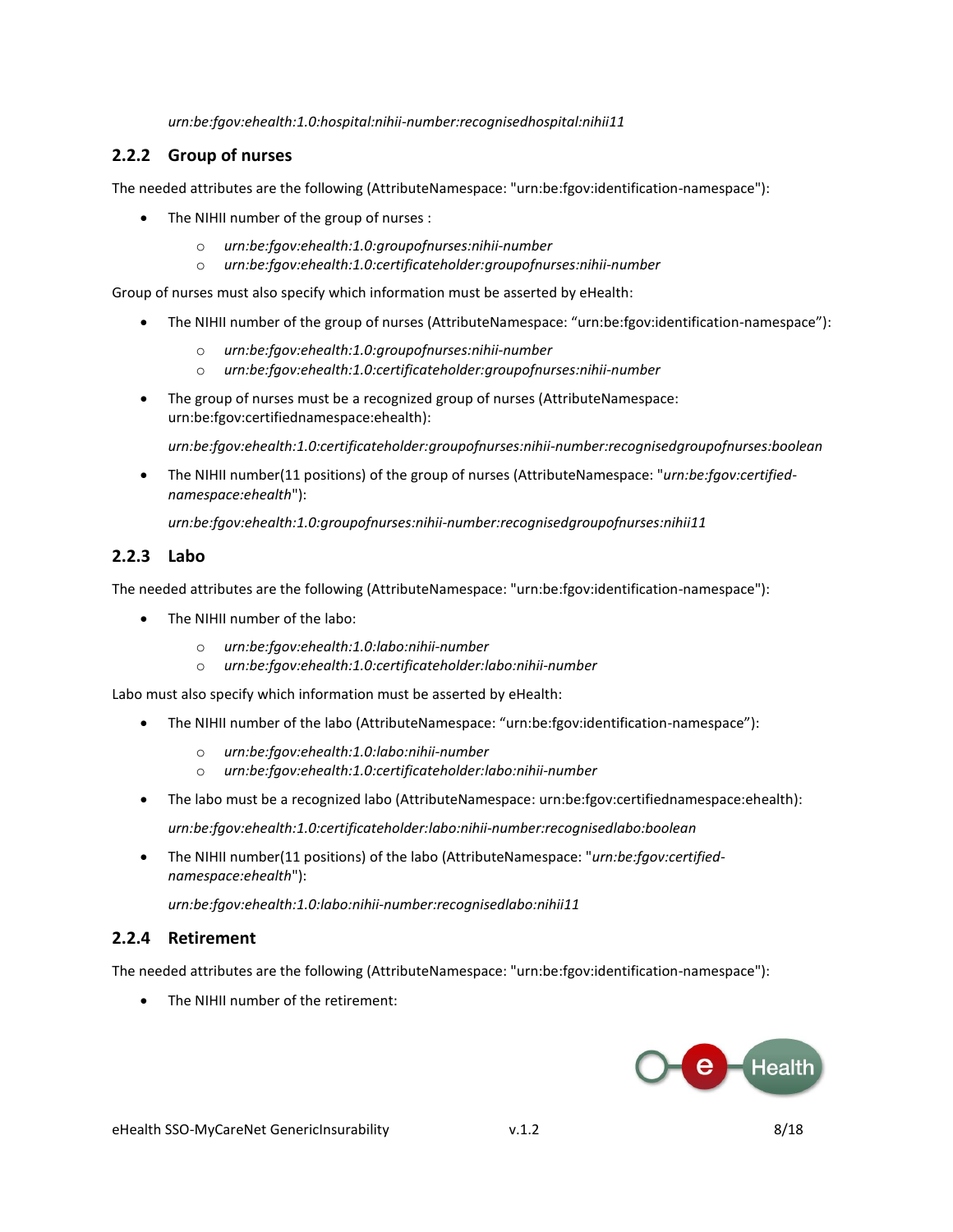- o *urn:be:fgov:ehealth:1.0:retirement:nihii-number*
- o *urn:be:fgov:ehealth:1.0:certificateholder:retirement:nihii-number*

Retirement must also specify which information must be asserted by eHealth:

- The NIHII number of the retirement (AttributeNamespace: "urn:be:fgov:identification-namespace"):
	- o *urn:be:fgov:ehealth:1.0:retirement:nihii-number*
	- o *urn:be:fgov:ehealth:1.0:certificateholder:retirement:nihii-number*
- The retirement must be a recognized retirement (AttributeNamespace: urn:be:fgov:certifiednamespace:ehealth):

*urn:be:fgov:ehealth:1.0:certificateholder:retirement:nihii-number:recognisedretirement:boolean*

 The NIHII number(11 positions) of the retirement (AttributeNamespace: "*urn:be:fgov:certifiednamespace:ehealth*"):

*urn:be:fgov:ehealth:1.0:retirement:nihii-number:recognisedretirement:nihii11*

#### **2.2.5 OTD Pharmacy**

The needed attributes are the following (AttributeNamespace: "urn:be:fgov:identification-namespace"):

- The NIHII number of the OTD :
	- o *urn:be:fgov:ehealth:1.0:otdpharmacy:nihii-number*
	- o *urn:be:fgov:ehealth:1.0:certificateholder:otdpharmacy:nihii-number*

OTD pharmacy must also specify which information must be asserted by eHealth:

- The NIHII number of the OTD (AttributeNamespace: "urn:be:fgov:identification-namespace"):
	- o *urn:be:fgov:ehealth:1.0:otdpharmacy:nihii-number*
	- o *urn:be:fgov:ehealth:1.0:certificateholder:otdpharmacy:nihii-number*
- The OTD must be a recognized OTD (AttributeNamespace: urn:be:fgov:certifiednamespace:ehealth): *urn:be:fgov:ehealth:1.0:certificateholder:otdpharmacy:nihii-number:recognisedotdpharmacy:boolean*
- The NIHII number(11 positions) of the OTD (AttributeNamespace: "*urn:be:fgov:certifiednamespace:ehealth*"):

*urn:be:fgov:ehealth:1.0:otdpharmacy:nihii-number:recognisedotdpharmacy:nihii11*

#### **2.2.6 Medical house**

The needed attributes are the following (AttributeNamespace: "urn:be:fgov:identification-namespace"):

- The NIHII number of the medical house:
	- o *urn:be:fgov:ehealth:1.0:medicalhouse:nihii-number*
	- o *urn:be:fgov:ehealth:1.0:certificateholder:medicalhouse:nihii-number*

Medical house must also specify which information must be asserted by eHealth:

- The NIHII number of the medical house (AttributeNamespace: "urn:be:fgov:identification-namespace"):
	- o *urn:be:fgov:ehealth:1.0:medicalhouse:nihii-number*

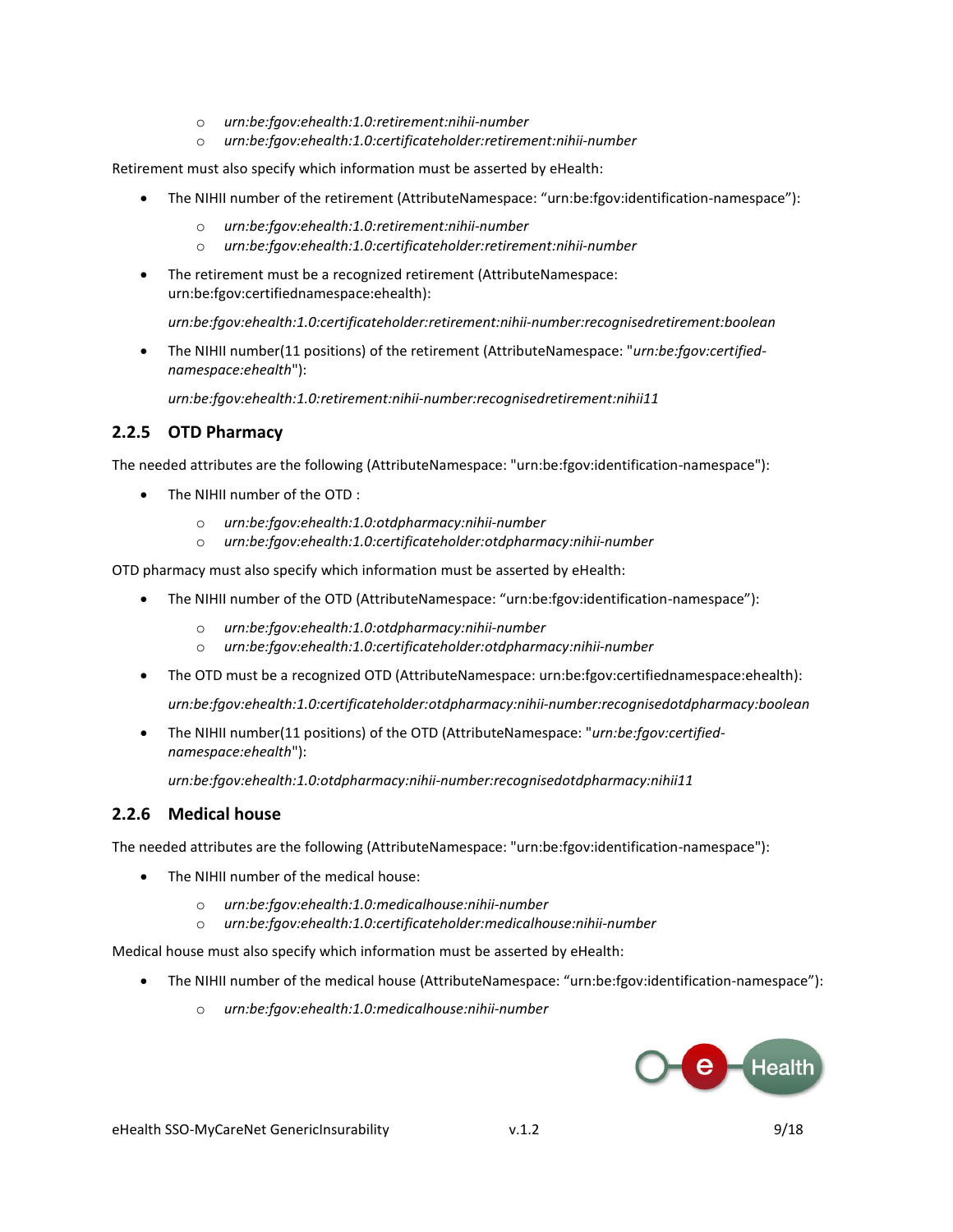- o *urn:be:fgov:ehealth:1.0:certificateholder:medicalhouse:nihii-number*
- The medical house must be a recognized medical house (AttributeNamespace: urn:be:fgov:certifiednamespace:ehealth):

*urn:be:fgov:ehealth:1.0:certificateholder:medicalhouse:nihii-number:recognisedmedicalhouse:boolean*

 The NIHII number(11 positions) of the medical house (AttributeNamespace: "*urn:be:fgov:certifiednamespace:ehealth*"):

*urn:be:fgov:ehealth:1.0:medicalhouse:nihii-number:recognisedmedicalhouse:nihii11*

#### **2.2.7 Group of doctors**

The needed attributes are the following (AttributeNamespace: "urn:be:fgov:identification-namespace"):

- The NIHII number of the group of doctors:
	- o *urn:be:fgov:ehealth:1.0:groupofdoctors:nihii-number*
	- o *urn:be:fgov:ehealth:1.0:certificateholder:groupofdoctors:nihii-number*

Group of doctors must also specify which information must be asserted by eHealth:

- The NIHII number of the group of doctors (AttributeNamespace: "urn:be:fgov:identification-namespace"):
	- o *urn:be:fgov:ehealth:1.0:groupofdoctors:nihii-number*
	- o *urn:be:fgov:ehealth:1.0:certificateholder:groupofdoctors:nihii-number*
- The group of doctors must be a recognized group of doctors (AttributeNamespace: urn:be:fgov:certifiednamespace:ehealth):

*urn:be:fgov:ehealth:1.0:certificateholder:groupofdoctors:nihii-number:recognisedgroupofdoctors:boolean*

 The NIHII number(11 positions) of the group of doctors (AttributeNamespace: "*urn:be:fgov:certifiednamespace:ehealth*"):

*urn:be:fgov:ehealth:1.0:groupofdoctors:nihii-number:recognisedgroupofdoctors:nihii11*

#### **2.2.8 Office of doctors**

The needed attributes are the following (AttributeNamespace: "urn:be:fgov:identification-namespace"):

- The NIHII number of the office of doctors:
	- o *urn:be:fgov:ehealth:1.0:officedoctors:nihii-number*
	- o *urn:be:fgov:ehealth:1.0:certificateholder:officedoctors:nihii-number*

Office of doctors must also specify which information must be asserted by eHealth:

- The NIHII number of the office of doctors (AttributeNamespace: "urn:be:fgov:identification-namespace"):
	- o *urn:be:fgov:ehealth:1.0:officedoctors:nihii-number*
	- o *urn:be:fgov:ehealth:1.0:certificateholder:officedoctors:nihii-number*
- The office of doctors must be a recognized office of doctors (AttributeNamespace: urn:be:fgov:certifiednamespace:ehealth):

*urn:be:fgov:ehealth:1.0:certificateholder:officedoctors:nihii-number:recognisedofficedoctors:boolean*

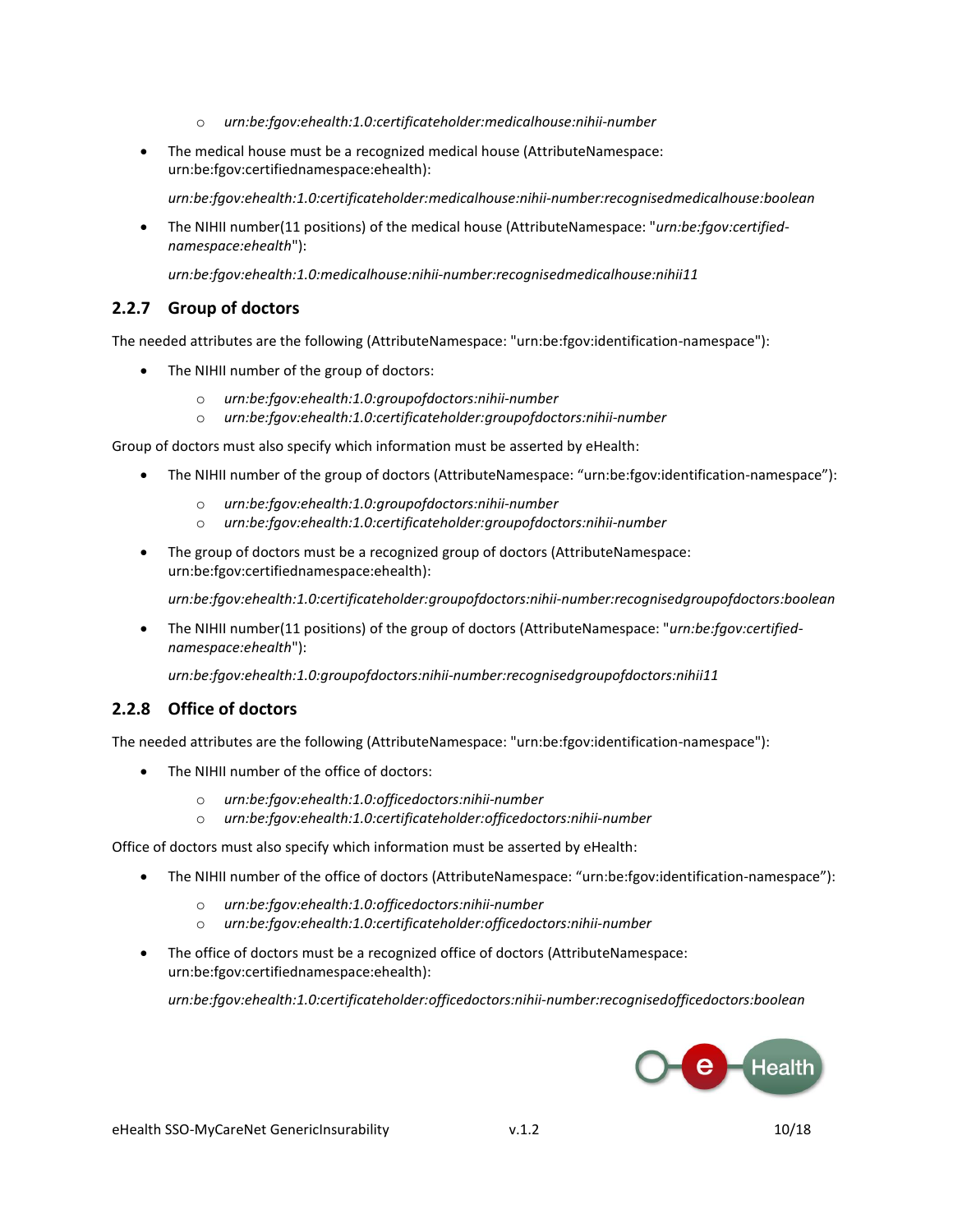• The NIHII number(11 positions) of the office of doctors (AttributeNamespace: "*urn:be:fgov:certifiednamespace:ehealth*"):

*urn:be:fgov:ehealth:1.0:officedoctors:nihii-number:recognisedofficedoctors:nihii11*

#### **2.2.9 Psychiatric house**

The needed attributes are the following (AttributeNamespace: "urn:be:fgov:identification-namespace"):

- The NIHII number of the psychiatric house:
	- o *urn:be:fgov:ehealth:1.0:psychiatrichouse:nihii-number*
	- o *urn:be:fgov:ehealth:1.0:certificateholder:psychiatrichouse:nihii-number*

The healthcare institution must also specify which information must be asserted by eHealth:

- The NIHII number of the healthcare institution (AttributeNamespace: "urn:be:fgov:identificationnamespace"):
	- o *urn:be:fgov:ehealth:1.0:psychiatrichouse:nihii-number*
	- o *urn:be:fgov:ehealth:1.0:certificateholder:psychiatrichouse:nihii-number*
- The healthcare institution must be recognized (AttributeNamespace: urn:be:fgov:certifiednamespace:ehealth):

*urn:be:fgov:ehealth:1.0:certificateholder:psychiatrichouse:nihiinumber:recognisedpsychiatrichouse:boolean*

 The NIHII number(11 positions) of the healthcare institution (AttributeNamespace: "*urn:be:fgov:certifiednamespace:ehealth*"):

*urn:be:fgov:ehealth:1.0:psychiatrichouse:nihii-number:recognisedpsychiatrichouse:nihii11*

#### **2.2.10 Guard post**

The needed attributes are the following (AttributeNamespace: "urn:be:fgov:identification-namespace"):

- The NIHII number of the guard post:
	- o *urn:be:fgov:ehealth:1.0:guardpost:nihii-number*
	- o *urn:be:fgov:ehealth:1.0:certificateholder:guardpost:nihii-number*

The healthcare institution must also specify which information must be asserted by eHealth:

- The NIHII number of the healthcare institution (AttributeNamespace: "urn:be:fgov:identificationnamespace"):
	- o *urn:be:fgov:ehealth:1.0:guardpost:nihii-number*
	- o *urn:be:fgov:ehealth:1.0:certificateholder:guardpost:nihii-number*
- The healthcare institution must be recognized (AttributeNamespace: urn:be:fgov:certifiednamespace:ehealth):

*urn:be:fgov:ehealth:1.0:certificateholder:guardpost:nihii-number:recognisedguardpost:boolean*

 The NIHII number (11 positions) of the healthcare institution (AttributeNamespace: "*urn:be:fgov:certifiednamespace:ehealth*"):

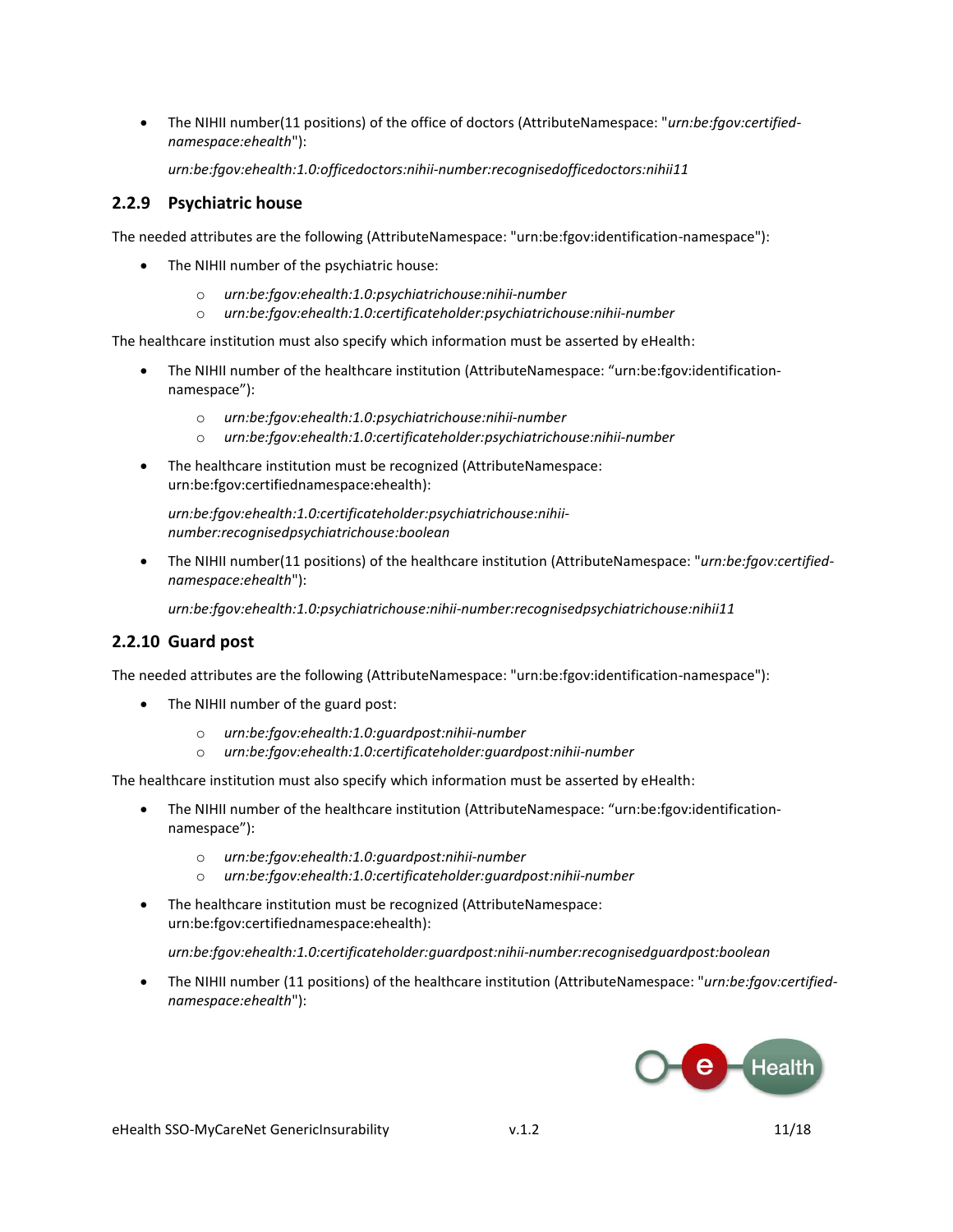*urn:be:fgov:ehealth:1.0:guardpost:nihii-number:recognisedguardpost:nihii11*

#### **2.2.11 Ambulance service**

The needed attributes are the following (AttributeNamespace: "urn:be:fgov:identification-namespace"):

- The NIHII number of the ambulance service:
	- o *urn:be:fgov:ehealth:1.0:ambulanceservice:nihii-number*
	- o *urn:be:fgov:ehealth:1.0:certificateholder:ambulanceservice:nihii-number*

The healthcare institution must also specify which information must be asserted by eHealth:

- The NIHII number of the healthcare institution (AttributeNamespace: "urn:be:fgov:identificationnamespace"):
	- o *urn:be:fgov:ehealth:1.0:ambulanceservice:nihii-number*
	- o *urn:be:fgov:ehealth:1.0:certificateholder:ambulanceservice:nihii-number*
- The healthcare institution must be recognized (AttributeNamespace: urn:be:fgov:certifiednamespace:ehealth):

*urn:be:fgov:ehealth:1.0:certificateholder:ambulanceservice:nihiinumber:recognisedambulanceservice:boolean*

 The NIHII number (11 positions) of the healthcare institution (AttributeNamespace: "*urn:be:fgov:certifiednamespace:ehealth*"):

*urn:be:fgov:ehealth:1.0:ambulanceservice:nihii-number:recognisedambulanceservice:nihii11*

### **2.3 Mandate holder**

#### **2.3.1 Mandated organization**

The SAML token request is secured with the eHealth certificate of the mandated organization. The certificate used by the Holder-Of-Key verification mechanism is the same eHealth certificate. The needed attributes are the following (AttributeNamespace: "*urn:be:fgov:identification-namespace*"):

- The CBE number of the mandated organization:
	- o *urn:be:fgov:ehealth:1.0:certificateholder:enterprise:cbe-number*
	- o *urn:be:fgov:kbo-bce:organization:cbe-number*

Mandated organization must also specify which information must be asserted by eHealth:

- The CBE number of the mandated organization (AttributeNamespace: "*urn:be:fgov:identificationnamespace*"):
	- o *urn:be:fgov:ehealth:1.0:certificateholder:enterprise:cbe-number*
	- o *urn:be:fgov:kbo-bce:organization:cbe-number*
- The mandated organization must be a recognized mandated organization (AttributeNamespace: "*urn:be:fgov:certified-namespace:ehealth*"):

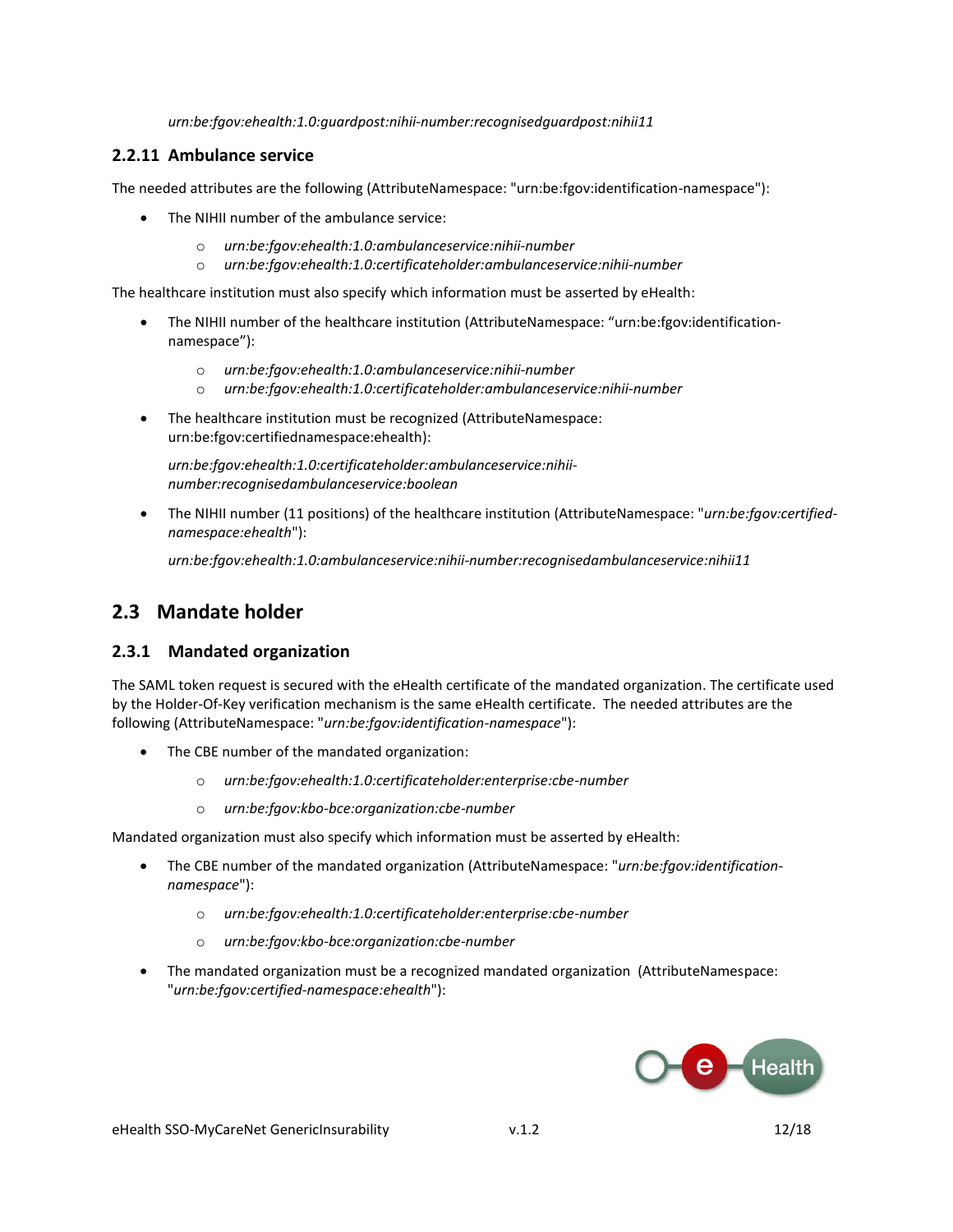*urn:be:fgov:kbo-bce:organization:cbe-number:ehealth:1.0:recognisedmandatary:boolean*

• The service name :

*urn:be:fgov:ehealth:1.0:servicename:external*  with the value 'insurability'

#### **2.3.2 Mandated person**

The request for the SAML token is secured with the eID<sup>2</sup> of the mandated person. The certificate used by the HOK verification mechanism is an eHealth certificate. The needed attributes are the following (AttributeNamespace: "*urn:be:fgov:identification-namespace*"):

- The social security identification number of the mandated person:
	- o *urn:be:fgov:ehealth:1.0:certificateholder:person:ssin*
	- o *urn:be:fgov:person:ssin*

Mandated person must also specify which information must be asserted by eHealth:

- The social security identification number of the mandated person: (AttributeNamespace: "urn:be:fgov:identification-namespace") *:*
	- o *urn:be:fgov:ehealth:1.0:certificateholder:person:ssin*
	- o *urn:be:fgov:person:ssin*
- The user uses his/her personal certificate (AttributeNamespace: "*urn:be:fgov:certifiednamespace:ehealth*") *urn:be:fgov:ehealth:1.0:certificateholder:person:ssin:usersession:boolean*
- The person must be a recognized mandated person: (AttributeNamespace: "*urn:be:fgov:certifiednamespace:ehealth*")

*urn:be:fgov:person:ssin:ehealth:1.0:recognisedmandatary:boolean*

The service name (AttributeNamespace: "*urn:be:fgov:identification-namespace*"):

*urn:be:fgov:ehealth:1.0:servicename:external* 

with the value 'insurability'

#### **2.3.3 Mandated group of nurses**

The SAML token request is secured with the eHealth certificate of the mandated institution. The certificate used by the HOK verification mechanism is the same eHealth certificate. The needed attributes are the following (AttributeNamespace: "*urn:be:fgov:identification-namespace*"):

- The NIHII number of the mandated institution:
	- o *urn:be:fgov:ehealth:1.0:certificateholder:groupofnurses:nihii-number*
	- o *urn:be:fgov:ehealth:1.0:groupofnurses:nihii-number*

 $^{2}$  As fallback, in absence of the eID, the personal eHealth certificate can be used for authentication instead.



 $\overline{a}$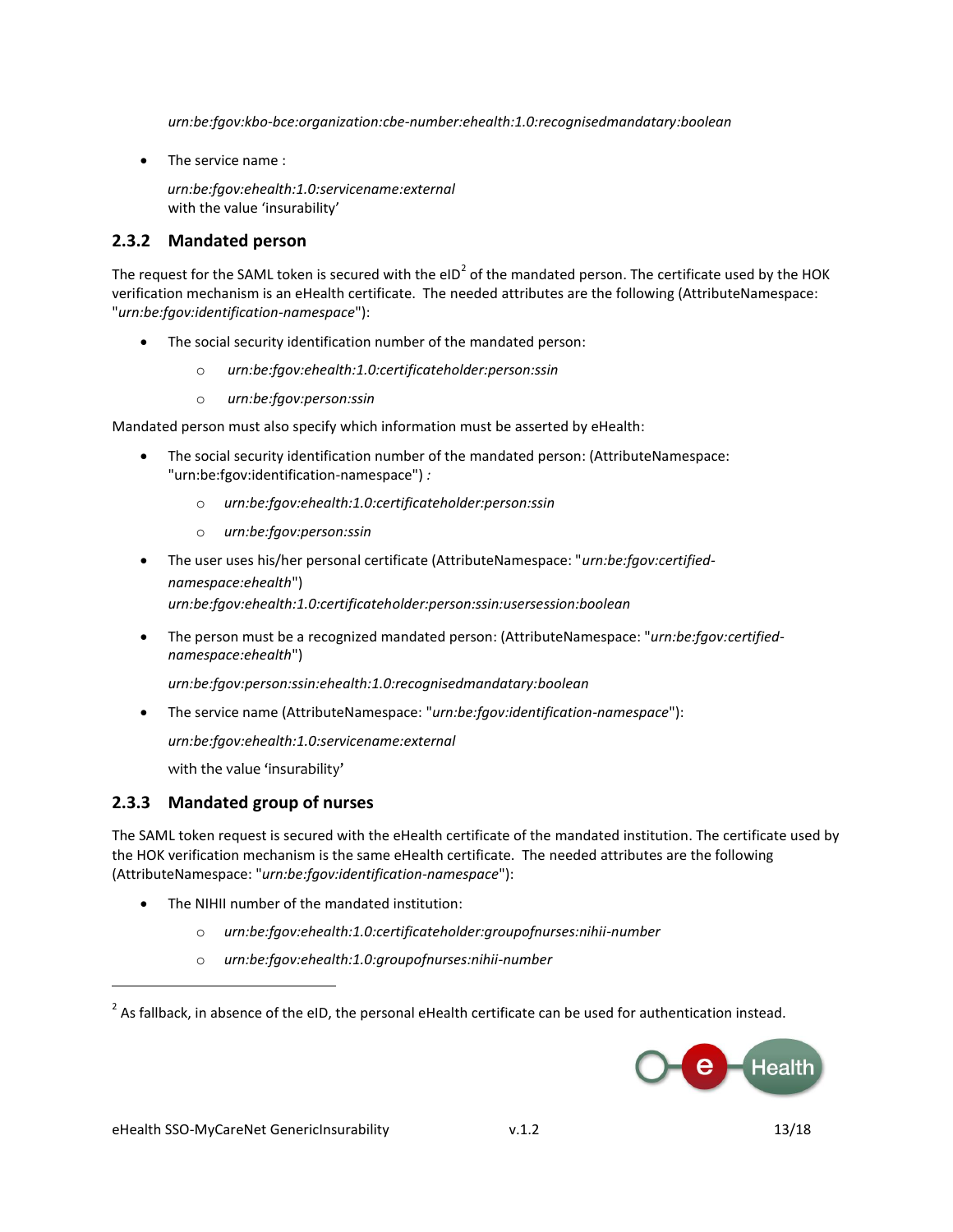Mandated organization must also specify which information must be asserted by eHealth:

- The NIHII number of the mandated organization (AttributeNamespace: "*urn:be:fgov:identificationnamespace*"):
	- o *urn:be:fgov:ehealth:1.0:certificateholder:groupofnurses:nihii-number*
	- o *urn:be:fgov:ehealth:1.0:groupofnurses:nihii-number*
- The mandated organization must be a recognized mandated institution (AttributeNamespace: "*urn:be:fgov:certified-namespace:ehealth*"):
	- o *urn:be:fgov:ehealth:1.0:groupofnurses:nihii-number:recognisedmandatary:boolean*
- The service name :

*urn:be:fgov:ehealth:1.0:servicename:external* 

with the value 'insurability'

#### **2.3.4 Mandated labo**

The SAML token request is secured with the eHealth certificate of the mandated institution. The certificate used by the Holder-Of-Key verification mechanism is the same eHealth certificate. The needed attributes are the following (AttributeNamespace: "*urn:be:fgov:identification-namespace*"):

- The NIHII number of the mandated institution:
	- o *urn:be:fgov:ehealth:1.0:certificateholder:labo:nihii-number*
	- o *urn:be:fgov:ehealth:1.0:labo:nihii-number*

Mandated organization must also specify which information must be asserted by eHealth:

- The NIHII number of the mandated organization (AttributeNamespace: "*urn:be:fgov:identificationnamespace*"):
	- o *urn:be:fgov:ehealth:1.0:certificateholder:labo:nihii-number*
	- o *urn:be:fgov:ehealth:1.0:labo:nihii-number*
- The mandated organization must be a recognized mandated institution (AttributeNamespace: "*urn:be:fgov:certified-namespace:ehealth*"):
	- o *urn:be:fgov:ehealth:1.0:labo:nihii-number:recognisedmandatary:boolean*
- The service name :

*urn:be:fgov:ehealth:1.0:servicename:external* 

with the value 'insurability'

#### **2.3.5 Mandated retirement**

The SAML token request is secured with the eHealth certificate of the mandated institution. The certificate used by the Holder-Of-Key verification mechanism is the same eHealth certificate. The needed attributes are the following (AttributeNamespace: "*urn:be:fgov:identification-namespace*"):

• The NIHII number of the mandated institution:

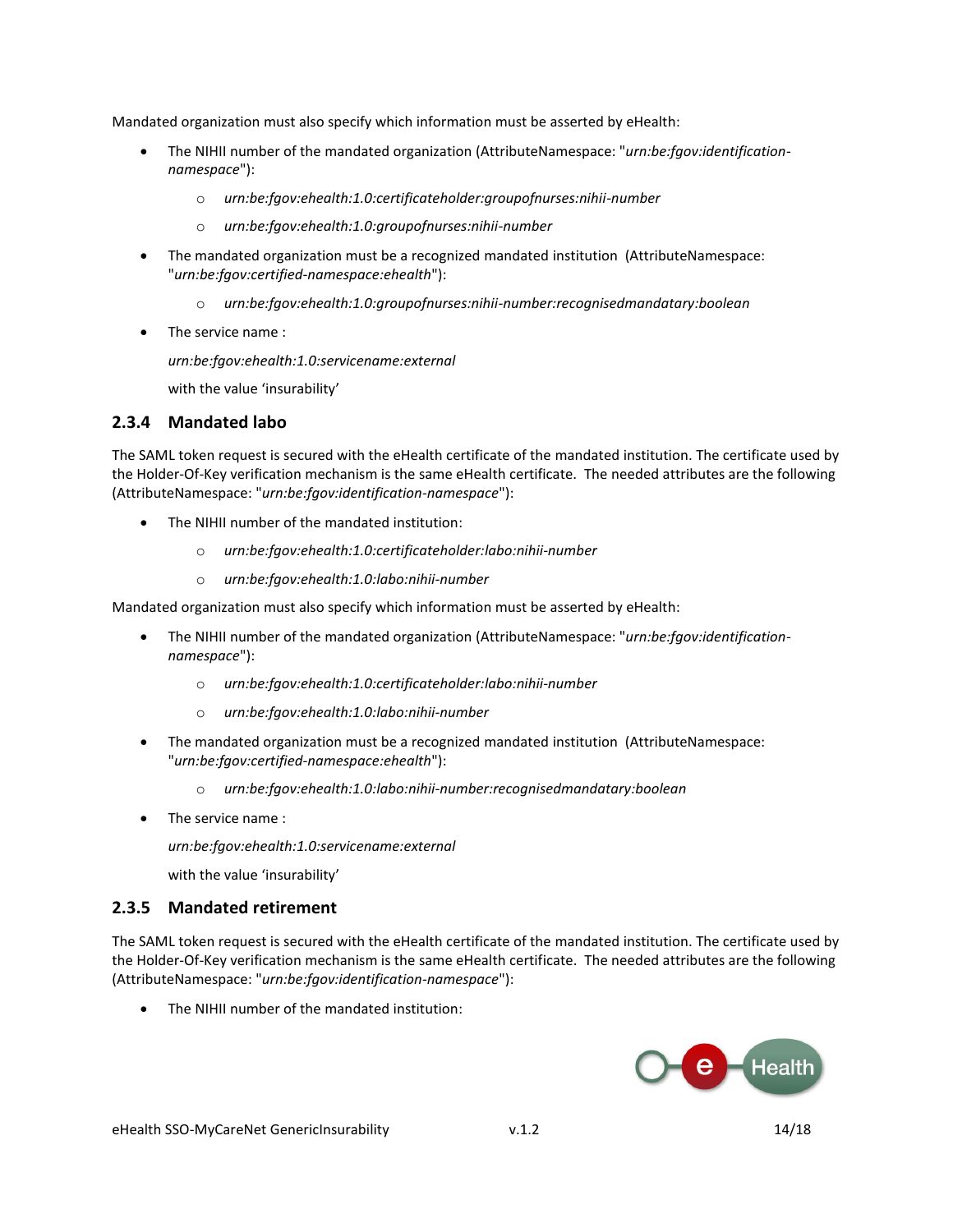- o *urn:be:fgov:ehealth:1.0:certificateholder:retirement:nihii-number*
- o *urn:be:fgov:ehealth:1.0:retirement:nihii-number*

Mandated organization must also specify which information must be asserted by eHealth:

- The NIHII number of the mandated organization (AttributeNamespace: "*urn:be:fgov:identificationnamespace*"):
	- o *urn:be:fgov:ehealth:1.0:certificateholder:retirement:nihii-number*
	- o *urn:be:fgov:ehealth:1.0:retirement:nihii-number*
- The mandated organization must be a recognized mandated institution (AttributeNamespace: "*urn:be:fgov:certified-namespace:ehealth*"):
	- o *urn:be:fgov:ehealth:1.0:retirement:nihii-number:recognisedmandatary:boolean*
- The service name :

*urn:be:fgov:ehealth:1.0:servicename:external* 

with the value 'insurability'

#### **2.3.6 Mandated medical house**

The SAML token request is secured with the eHealth certificate of the mandated institution. The certificate used by the Holder-Of-Key verification mechanism is the same eHealth certificate. The needed attributes are the following (AttributeNamespace: "*urn:be:fgov:identification-namespace*"):

- The NIHII number of the mandated institution:
	- o *urn:be:fgov:ehealth:1.0:certificateholder:medicalhouse:nihii-number*
	- o *urn:be:fgov:ehealth:1.0:medicalhouse:nihii-number*

Mandated organization must also specify which information must be asserted by eHealth:

- The NIHII number of the mandated organization (AttributeNamespace: "*urn:be:fgov:identificationnamespace*"):
	- o *urn:be:fgov:ehealth:1.0:certificateholder:medicalhouse:nihii-number*
	- o *urn:be:fgov:ehealth:1.0:medicalhouse:nihii-number*
- The mandated organization must be a recognized mandated institution (AttributeNamespace: "*urn:be:fgov:certified-namespace:ehealth*"):
	- o *urn:be:fgov:ehealth:1.0:medicalhouse:nihii-number:recognisedmandatary:boolean*
- The service name :

*urn:be:fgov:ehealth:1.0:servicename:external* 

with the value 'insurability'

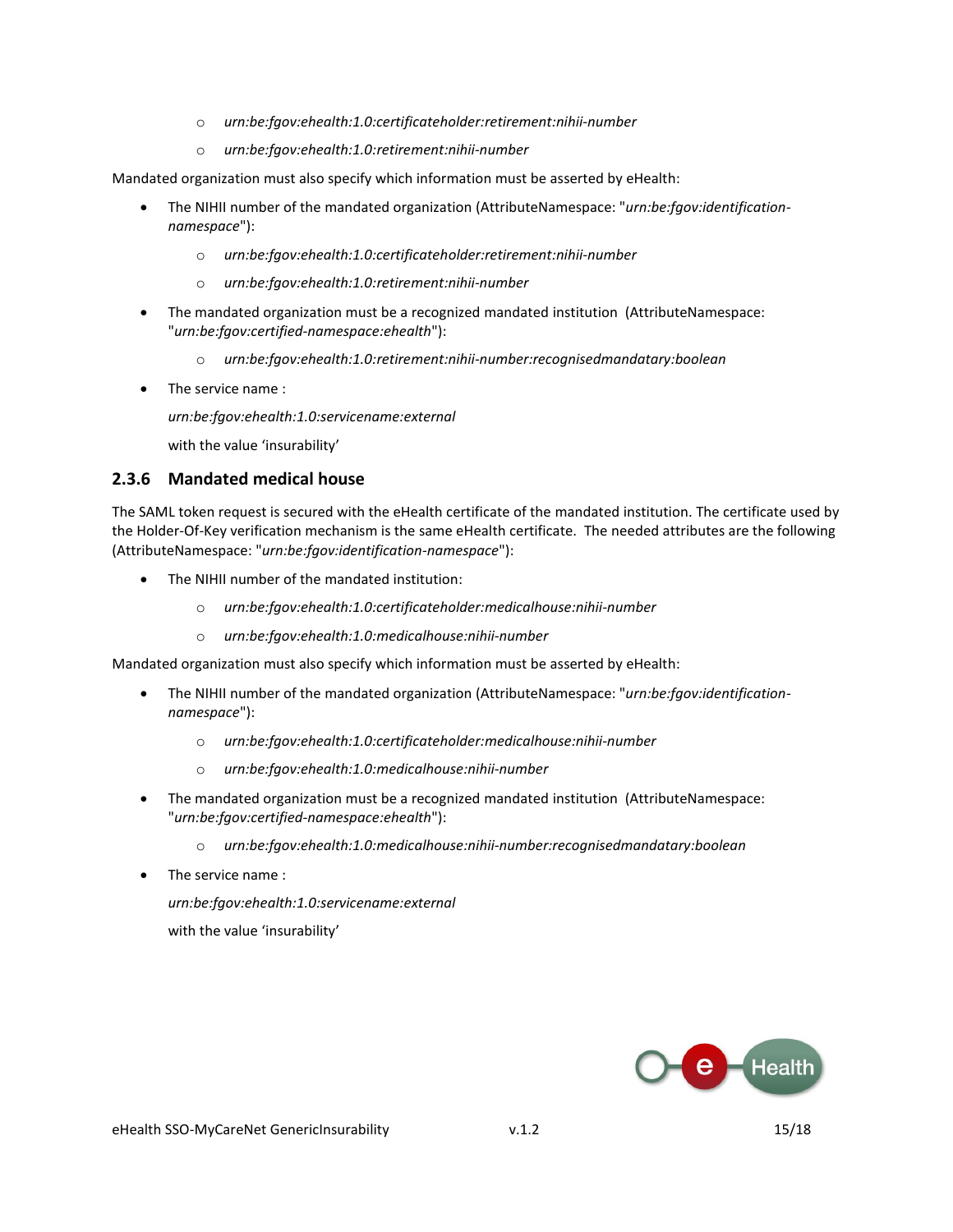#### **2.3.7 Mandated group of doctors**

The SAML token request is secured with the eHealth certificate of the mandated institution. The certificate used by the Holder-Of-Key verification mechanism is the same eHealth certificate. The needed attributes are the following (AttributeNamespace: "*urn:be:fgov:identification-namespace*"):

- The NIHII number of the mandated institution:
	- o *urn:be:fgov:ehealth:1.0:groupofdoctors:nihii-number*
	- o *urn:be:fgov:ehealth:1.0:certificateholder:groupofdoctors:nihii-number*

Mandated organization must also specify which information must be asserted by eHealth:

- The NIHII number of the mandated organization (AttributeNamespace: "*urn:be:fgov:identificationnamespace*"):
	- o *urn:be:fgov:ehealth:1.0:groupofdoctors:nihii-number*
	- o *urn:be:fgov:ehealth:1.0:certificateholder:groupofdoctors:nihii-number*
- The mandated organization must be a recognized mandated institution (AttributeNamespace: "*urn:be:fgov:certified-namespace:ehealth*"):
	- o *urn:be:fgov:ehealth:1.0:groupofdoctors:nihii-number:recognisedmandatary:boolean*
- The service name :

*urn:be:fgov:ehealth:1.0:servicename:external* 

with the value 'insurability'

#### **2.3.8 Mandated office of doctors**

The SAML token request is secured with the eHealth certificate of the mandated institution. The certificate used by the Holder-Of-Key verification mechanism is the same eHealth certificate. The needed attributes are the following (AttributeNamespace: "*urn:be:fgov:identification-namespace*"):

- The NIHII number of the mandated institution:
	- o *urn:be:fgov:ehealth:1.0:officedoctors:nihii-number*
	- o *urn:be:fgov:ehealth:1.0:certificateholder:officedoctors:nihii-number*

Mandated organization must also specify which information must be asserted by eHealth:

- The NIHII number of the mandated organization (AttributeNamespace: "*urn:be:fgov:identificationnamespace*"):
	- o *urn:be:fgov:ehealth:1.0:officedoctors:nihii-number*
	- o *urn:be:fgov:ehealth:1.0:certificateholder:officedoctors:nihii-number*
- The mandated organization must be a recognized mandated institution (AttributeNamespace: "*urn:be:fgov:certified-namespace:ehealth*"):
	- o *urn:be:fgov:ehealth:1.0:officedoctors:nihii-number:recognisedmandatary:boolean*
- The service name :

*urn:be:fgov:ehealth:1.0:servicename:external* 

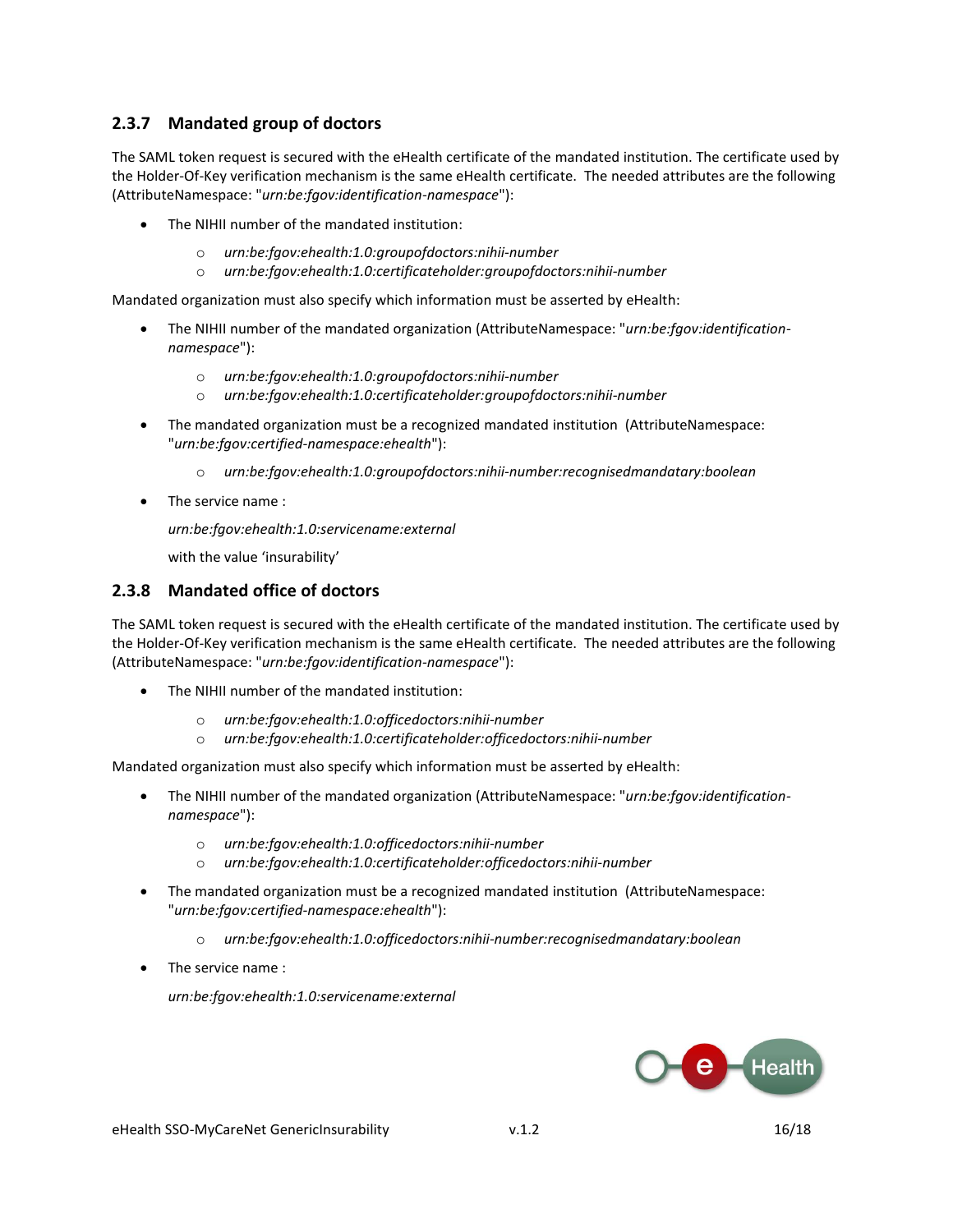with the value 'insurability'

#### **2.3.9 Mandated psychiatric house**

The SAML token request is secured with the eHealth certificate of the mandated institution. The certificate used by the Holder-Of-Key verification mechanism is the same eHealth certificate. The needed attributes are the following (AttributeNamespace: "*urn:be:fgov:identification-namespace*"):

- The NIHII number of the mandated institution:
	- o *urn:be:fgov:ehealth:1.0:psychiatrichouse:nihii-number*
	- o *urn:be:fgov:ehealth:1.0:certificateholder:psychiatrichouse:nihii-number*

Mandated organization must also specify which information must be asserted by eHealth:

- The NIHII number of the mandated organization (AttributeNamespace: "*urn:be:fgov:identificationnamespace*"):
	- o *urn:be:fgov:ehealth:1.0:psychiatrichouse:nihii-number*
	- o *urn:be:fgov:ehealth:1.0:certificateholder:psychiatrichouse:nihii-number*
- The mandated organization must be a recognized mandated institution (AttributeNamespace: "*urn:be:fgov:certified-namespace:ehealth*"):
	- o *urn:be:fgov:ehealth:1.0:psychiatrichouse:nihii-number:recognisedmandatary:boolean*
- The service name :

*urn:be:fgov:ehealth:1.0:servicename:external* 

with the value 'insurability'

#### **2.3.10 Mandated guard post**

The SAML token request is secured with the eHealth certificate of the mandated institution. The certificate used by the Holder-Of-Key verification mechanism is the same eHealth certificate. The needed attributes are the following (AttributeNamespace: "*urn:be:fgov:identification-namespace*"):

- The NIHII number of the mandated institution:
	- o *urn:be:fgov:ehealth:1.0:guardpost:nihii-number*
	- o *urn:be:fgov:ehealth:1.0:certificateholder:guardpost:nihii-number*

Mandated organization must also specify which information must be asserted by eHealth:

- The NIHII number of the mandated organization (AttributeNamespace: "urn:be:fgov:identification*namespace*"):
	- o *urn:be:fgov:ehealth:1.0:guardpost:nihii-number*
	- o *urn:be:fgov:ehealth:1.0:certificateholder:guardpost:nihii-number*
- The mandated organization must be a recognized mandated institution (AttributeNamespace: "*urn:be:fgov:certified-namespace:ehealth*"):
	- o *urn:be:fgov:ehealth:1.0:guardpost:nihii-number:recognisedmandatary:boolean*
- The service name :